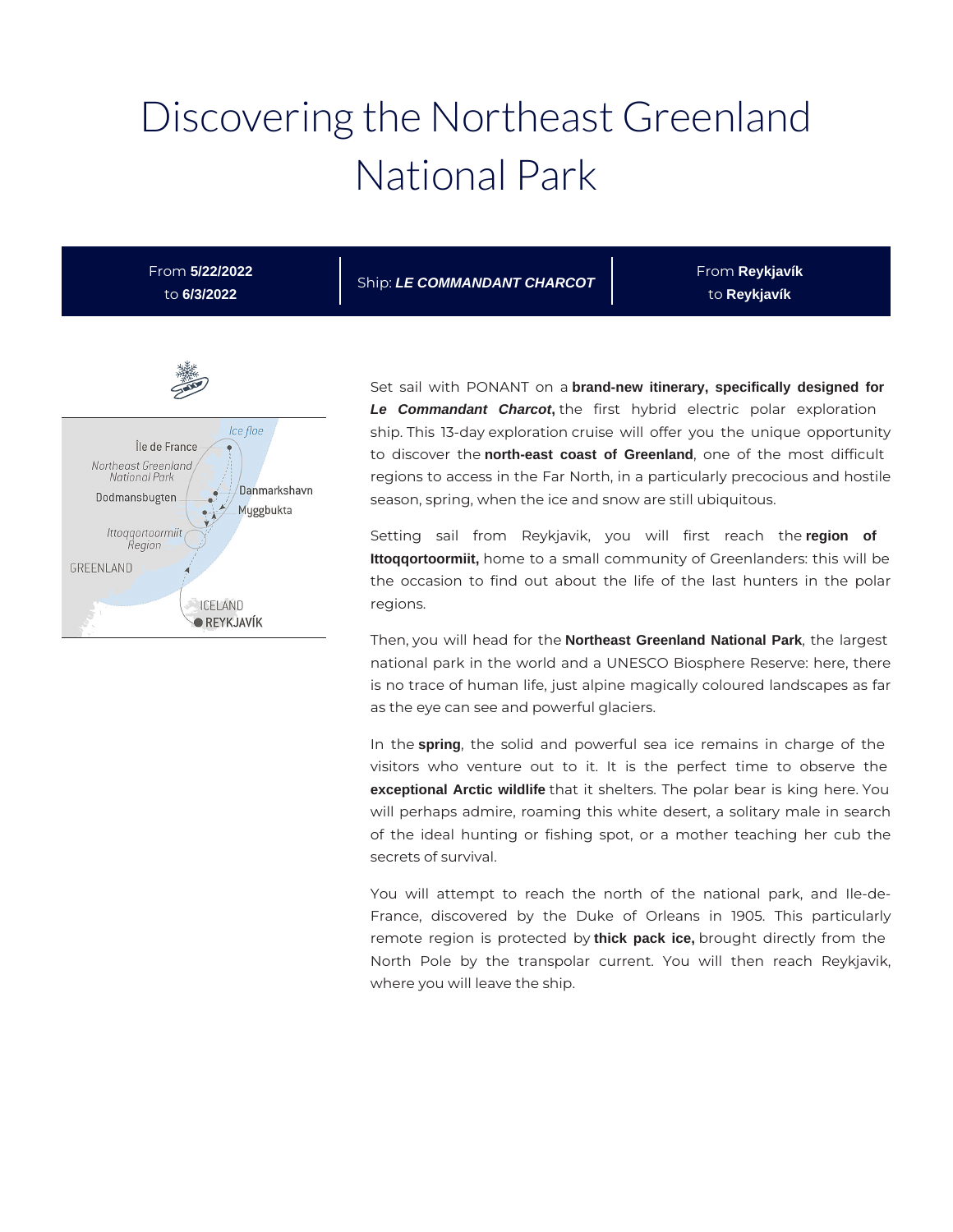We are privileged guests in these extreme lands where we are at the mercy of weather and ice conditions. Our navigation, mainly in the fjords, will be determined by the type of ice we come across; as the fast ice must be preserved, we will take this factor into account from day to day in our itineraries. The sailing programme, outings, activities and observation of fauna cannot be guaranteed and are subject to weather and ice conditions. The experiences are unique and vary from day to day and for each departure. The Captain and the Expedition Leader will make every effort to ensure that your experience is as rich as possible, while respecting safety instructions and regulations imposed by the AECO.



The information in this document is valid as of 7/4/2022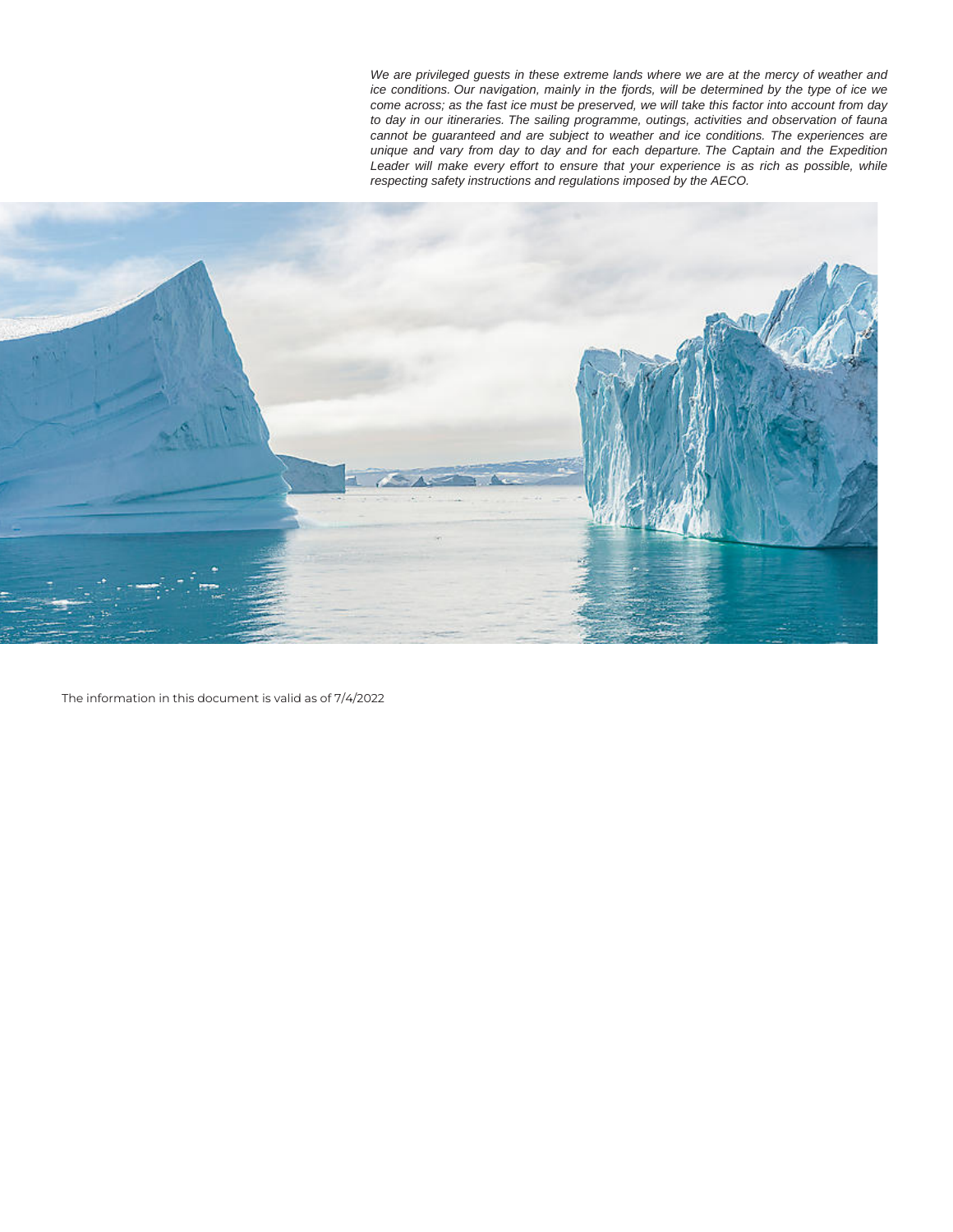# Discovering the Northeast Greenland National Park **YOUR STOPOVERS :**

#### **REYKJAVÍK**

Embarkation 5/22/2022 from 4:00 PM to 5:00 PM Departure 5/22/2022 at 6:00 PM

Iceland's capital stretches along the edge of a vast bay in the west of the country. **Perlan**, the "Pearl of Reykjavík", a museum located on 'Oskjuhlið hill, offers a panoramic view of the lush, green landscapes. A little further, one can easily spot the signpost showing the way to the evangelical **Hallgrímskirkja** church, and to the historical centre where one can stroll along the Skólavördustígur and the Laugavegur, two lively streets with charming small shops. For some relaxation just outside of the city, visitors have the opportunity to visit the Reykjanes peninsula and its famous thermal lagoons of the **Blue Lagoon**.

# **AT SEA ABOARD LE COMMANDANT CHARCOT**

Arrival 5/23/2022 Departure 5/24/2022

Spend exceptional moments sailing aboard Le Commandant Charcot, the world's first luxury polar exploration vessel and the first PC2-class polar cruise ship capable of sailing into the very heart of the ice, on seas and oceans which the frozen conditions render inaccessible to ordinary ships. Le Commandant Charcot is fitted with oceanographic and scientific equipment selected by a committee of experts. Take advantage of the on-board lectures and opportunities for discussion with these specialists to learn more about the poles. Participate in furthering scientific research with PONANT and let us discover together what these fascinating destinations have yet to reveal to us.

# **ITTOQQORTOORMIIT REGION**

Arrival 5/25/2022 Departure 5/26/2022

Located between the largest national park and the longest system of fjords in the world, the town of Ittoqqortoormiit, whose name means "great house" in Greenlandic, is **one of the remotest inhabited places in the world.** Covered with ice and snow for nine months of the year, you will be able to discover the ancestral way of life of the **last hunters of the polar region**. As soon as the thickness of the ice floe allows, they set out on the trail of walruses, seals, narwhals, musk ox and polar bears, travelling by traditional dog sleds.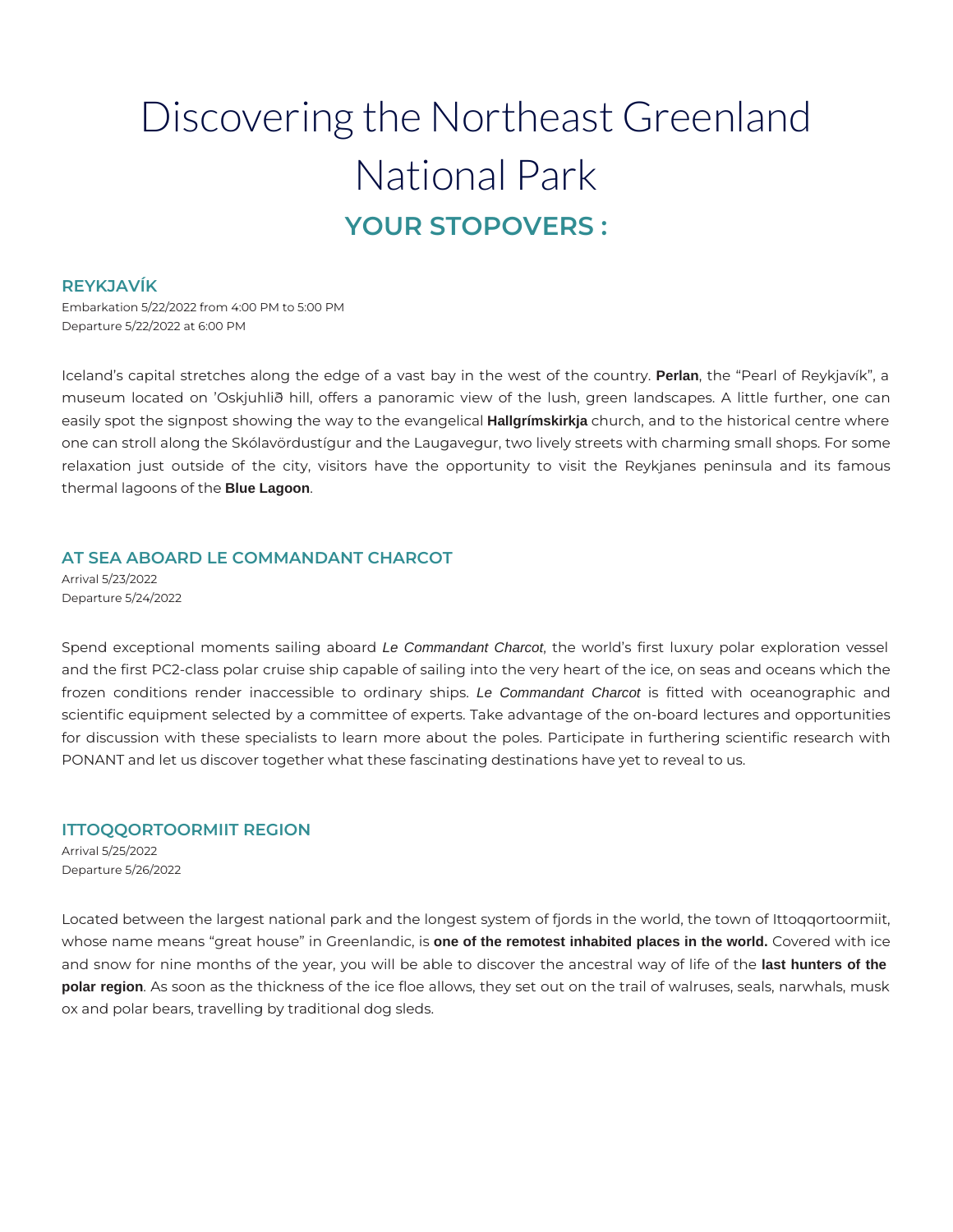#### **DODMANSBUGTEN**

Arrival 5/27/2022 Departure 5/27/2022

In Gael Hamke Bay, you will sail towards **Dodmansbugten**, or "dead man's bay", in the south of **Clavering Island**. This is where the last Inuit settlement of Northeast Greenland was discovered around 1823. Here, you can still find typical **trapper cabins** like those described by the Danish explorer and writer Jørn Riel in his stories of the Arctic, humoristic accounts drawn from the dozens of years he spent exploring the fascinating lands of what is now the **Northeast Greenland National Park**. Further west, you will be able to discover the vestiges of the former **Eskimonaes radio and weather station**, captured by German troops during World War II to achieve control of the meteorological intelligence for the region.

#### **DANMARKSHAVN**

Arrival 5/28/2022 Departure 5/28/2022

Sailing through the fascinating landscapes of the **Northeast Greenland National Park**, you will make your way to **Danmarkshavn** on the southern coast of Germania Land. Built in 1948, to this day **Danmarkshavn** remains a station of prime importance for determining meteorological conditions in Europe and North America. Despite the difficulty in accessing this coast often covered by ice, the spot was chosen during the wintering of the Danmark in 1906 as the base for an important scientific expedition through the region by dog sled. The north of this bay that is only free of ice for a very short time each year in August can only be reached by ships built to sail through ice.

# **EXPLORATION OF NORTHEAST GREENLAND NATIONAL PARK**

Arrival 5/29/2022 Departure 5/29/2022

With a craggy coastline formed by **gigantic fjords**, magnificent **alpine mountains** looming over them, the shores of north-east Greenland offer breathtaking landscapes and are home to the largest national park in the world. Covering an area of around one million square kilometres, almost half the island, the North-East Greenland National Park, a **UNESCO Biosphere Reserve**, is a particularly isolated region. Cut off for many months of the year by the ice floe, it is renowned for its pristine nature and **rich wildlife.**

# **ÎLE-DE-FRANCE**

Arrival 5/30/2022 Departure 5/30/2022

In the **Northeast Greenland National Park**, we are humbled by the changing and extreme ice conditions in this site where we are privileged guests. We will try to go as far north as possible to land on the coast of the famous **Île-de-France**, a mythical site of French polar expeditions discovered on 28 July 1905 during a polar exploration campaign led by **Philippe of Orléans, Duke of Orléans** (1869-1926). A little-known polar explorer, in 1905, 1907 and 1909 Duke Philippe of Orléans organised three Arctic expeditions aboard **La Belgica**, led by **Captain Adrien de Gerlache de Gomery** and his crew, thus entering the closed circle of the heroes of the Far North. During the 1905 expedition that led him to Spitsbergen in Greenland, he was accompanied by his friend the doctor Joseph Récamier and by the nature artist